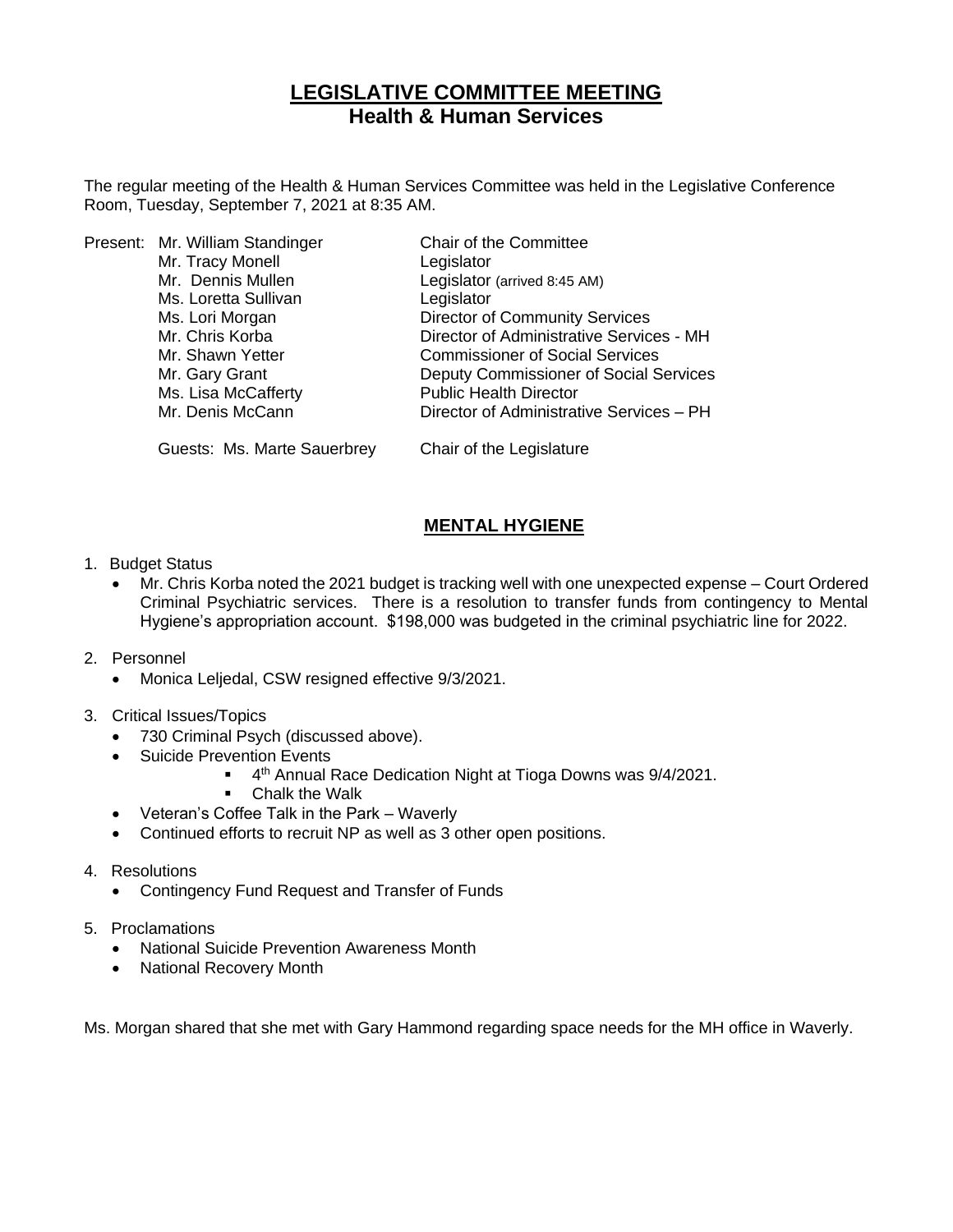### **SOCIAL SERVICES**

Commissioner Yetter discussed caseloads, programmatic highlights, and personnel changes.

- 1. Budget
	- Mr. Gary Grant shared that the 2021 budget is at or below in all program areas. Foster Care lines remain up. The 2022 budget is reflective of the increase.
- 2. Caseloads
	- During August, Cash Assistance caseloads remained flat, with Family Assistance decreasing 7 cases and Safety Net increasing 7 cases.
	- MA-Only increased 21 cases.
	- MA-SSI increased 1 case.
	- Total Individuals on Medicaid increased 24 cases to 3,757.
	- SNAP cases decreased 5 cases.
	- Day Care decreased 6 cases.
	- Services cases remained flat.
	- See Caseload Summary.
- 3. Programmatic Highlights
	- Tioga Career Center Report with attachments. Commissioner Yetter noted that the unemployment extended benefits expire today. There are 1,400 individuals in Tioga County who are receiving extended benefits.
- 4. Personnel Changes
	- Briana Ward was promoted to Senior Caseworker effective 8/30/2021.
- 5. Resolutions
	- None.
- 6. Proclamations
	- None.

Legislator Standinger asked about the ERAP (Emergency Renters Assistance Program). This is run by the state. We get weekly updates. Approximately 185 individuals have applied to date, with 90 individuals applying for utility assistance. To date, \$80,000 has been paid out in Tioga County. The eviction moratorium was extended until January 2022. DSS can assist with the application process and any questions.

Legislator Sullivan asked for a motion to approve the August 3, 2021 HHS Committee minutes as written. Motion made by Legislator Sullivan. Seconded by Legislator Monell. Motion Carried.